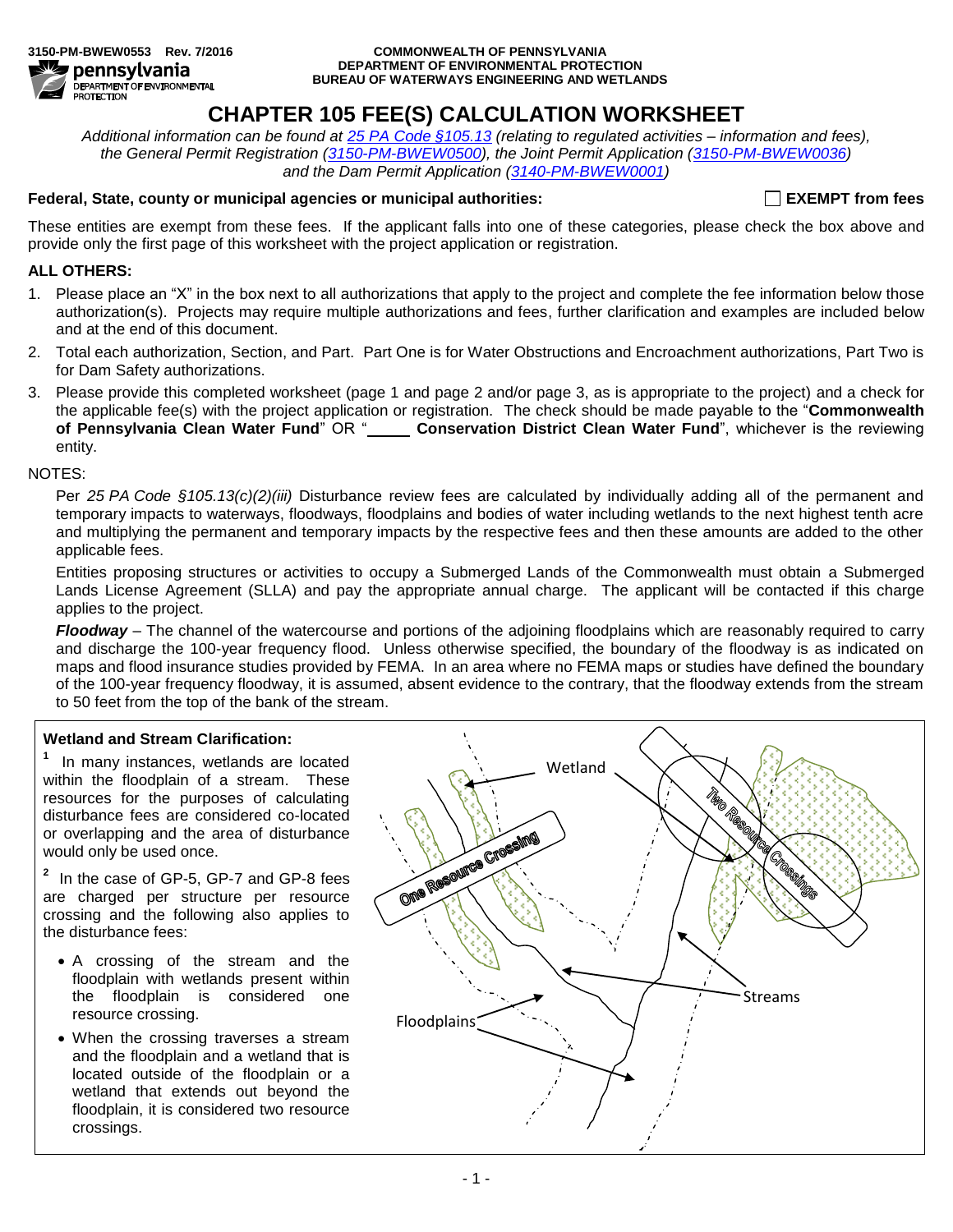# **PART ONE: WATER OBSTRUCTIONS AND ENCROACHMENTS**

## **SECTION A. APPLICATION FEES**

## **WATER OBSTRUCTION AND ENCROACHMENT PERMIT** (Joint Permit Application)

Some activities or structures within a project may also qualify for an accumulation of General Permit fees, please mark the box above indicating an Individual Water Obstruction and Encroachment Permit AND the corresponding fee(s) in the General Permit section below those. Activities or structures not qualifying for a General Permit fee must include a disturbance fee.

|                                     |                          | \$1.750               |  |
|-------------------------------------|--------------------------|-----------------------|--|
| Temporary Disturbance (\$400/0.1ac) | acres x $$4.000 =$       |                       |  |
| Permanent Disturbance (\$800/0.1ac) | acres $\times$ \$8.000 = |                       |  |
|                                     |                          | WO&E FEE subtotal (a) |  |

**GENERAL PERMIT(S)** (select activity/structure(s) below, see page 4 for "#" explanation)

Some activities or structures within a project requiring an Individual Water Obstruction and Encroachment Permit may qualify for an accumulation of General Permit fees, please mark the corresponding fee(s) below but not the box above indicating a General Permit.

| \$175<br>$=$ \$<br>$GP-2$<br>$GP-3$<br>Bank Rehabilitation, Bank Protection and<br>\$250<br>\$200<br>$GP-4$<br>\$250<br>$GP-5$<br>\$50<br>GP-6<br>\$350<br>$GP-7$<br>\$175<br>$GP-8$<br>\$50<br>$GP-9$<br>$=$ \$<br>\$500<br>GP-11 Maintenance, Testing, Repair, Rehabilitation, or<br>Replacement of Water Obstructions and Encroachments <sup>1</sup><br>\$750<br>$+$<br>Temporary Disturbance (\$400/0.1ac)  ______________ acres x \$4,000 =<br>S and the set of the set of the set of the set of the set of the set of the set of the set of the set of the set of the set of the set of the set of the set of the set of the set of the set of the set of the set of the set<br>$\ddot{}$<br>Permanent Disturbance (\$800/0.1ac)  _______________ acres x \$8,000 =<br>$=$ S<br>\$750<br>$\ddot{}$<br>Temporary Disturbance (\$400/0.1ac)  _______________ acres x \$4,000 =<br>$\ddot{}$<br>Permanent Disturbance (\$800/0.1ac)  _______________ acres x \$8,000 =<br>$=$ \$ | $GP-1$ | \$<br>50 | $=$ \$ |
|-------------------------------------------------------------------------------------------------------------------------------------------------------------------------------------------------------------------------------------------------------------------------------------------------------------------------------------------------------------------------------------------------------------------------------------------------------------------------------------------------------------------------------------------------------------------------------------------------------------------------------------------------------------------------------------------------------------------------------------------------------------------------------------------------------------------------------------------------------------------------------------------------------------------------------------------------------------------------------------|--------|----------|--------|
|                                                                                                                                                                                                                                                                                                                                                                                                                                                                                                                                                                                                                                                                                                                                                                                                                                                                                                                                                                                     |        |          |        |
|                                                                                                                                                                                                                                                                                                                                                                                                                                                                                                                                                                                                                                                                                                                                                                                                                                                                                                                                                                                     |        |          |        |
|                                                                                                                                                                                                                                                                                                                                                                                                                                                                                                                                                                                                                                                                                                                                                                                                                                                                                                                                                                                     |        |          |        |
|                                                                                                                                                                                                                                                                                                                                                                                                                                                                                                                                                                                                                                                                                                                                                                                                                                                                                                                                                                                     |        |          |        |
|                                                                                                                                                                                                                                                                                                                                                                                                                                                                                                                                                                                                                                                                                                                                                                                                                                                                                                                                                                                     |        |          |        |
|                                                                                                                                                                                                                                                                                                                                                                                                                                                                                                                                                                                                                                                                                                                                                                                                                                                                                                                                                                                     |        |          |        |
|                                                                                                                                                                                                                                                                                                                                                                                                                                                                                                                                                                                                                                                                                                                                                                                                                                                                                                                                                                                     |        |          |        |
|                                                                                                                                                                                                                                                                                                                                                                                                                                                                                                                                                                                                                                                                                                                                                                                                                                                                                                                                                                                     |        |          |        |
|                                                                                                                                                                                                                                                                                                                                                                                                                                                                                                                                                                                                                                                                                                                                                                                                                                                                                                                                                                                     |        |          |        |
|                                                                                                                                                                                                                                                                                                                                                                                                                                                                                                                                                                                                                                                                                                                                                                                                                                                                                                                                                                                     |        |          |        |
|                                                                                                                                                                                                                                                                                                                                                                                                                                                                                                                                                                                                                                                                                                                                                                                                                                                                                                                                                                                     |        |          |        |
|                                                                                                                                                                                                                                                                                                                                                                                                                                                                                                                                                                                                                                                                                                                                                                                                                                                                                                                                                                                     |        |          |        |
|                                                                                                                                                                                                                                                                                                                                                                                                                                                                                                                                                                                                                                                                                                                                                                                                                                                                                                                                                                                     |        |          |        |
|                                                                                                                                                                                                                                                                                                                                                                                                                                                                                                                                                                                                                                                                                                                                                                                                                                                                                                                                                                                     |        |          |        |
|                                                                                                                                                                                                                                                                                                                                                                                                                                                                                                                                                                                                                                                                                                                                                                                                                                                                                                                                                                                     |        |          |        |
|                                                                                                                                                                                                                                                                                                                                                                                                                                                                                                                                                                                                                                                                                                                                                                                                                                                                                                                                                                                     |        |          |        |
|                                                                                                                                                                                                                                                                                                                                                                                                                                                                                                                                                                                                                                                                                                                                                                                                                                                                                                                                                                                     |        |          |        |
| GP(s) FEE subtotal (b)                                                                                                                                                                                                                                                                                                                                                                                                                                                                                                                                                                                                                                                                                                                                                                                                                                                                                                                                                              |        |          |        |

**PART ONE: SECTION A.** APPLICATION FEE(S) subtotal (a+b=c)  $\qquad$  \$

## **SECTION B. OTHER FEES**

| □ Environmental Assessment for Waived Activities (§105.13(c)(2)(iv))                            | \$500 |  |
|-------------------------------------------------------------------------------------------------|-------|--|
| □ Amendment to Water Obstruction and Encroachment Permit                                        |       |  |
|                                                                                                 | \$500 |  |
|                                                                                                 |       |  |
|                                                                                                 |       |  |
|                                                                                                 | \$250 |  |
| Transfer of Water Obstruction and Encroachment Permit does not require submission of this form; |       |  |
| see Application for Transfer of Permit / Submerged Lands License Agreement (3150-PM-BWEW-0016)  |       |  |

## **PART ONE: SECTION B. OTHER FEE(S) subtotal (d)**  $\qquad$  **\$**

**PART ONE:** FEE(S) TOTAL (c+d=e)  $\qquad$ 

## **DEP USE ONLY** FEE TOTAL: **Permit / Authorization Number (s):** Permit / Authorization Number (s): Correct Amount: Check #: Check Amount: Payable to: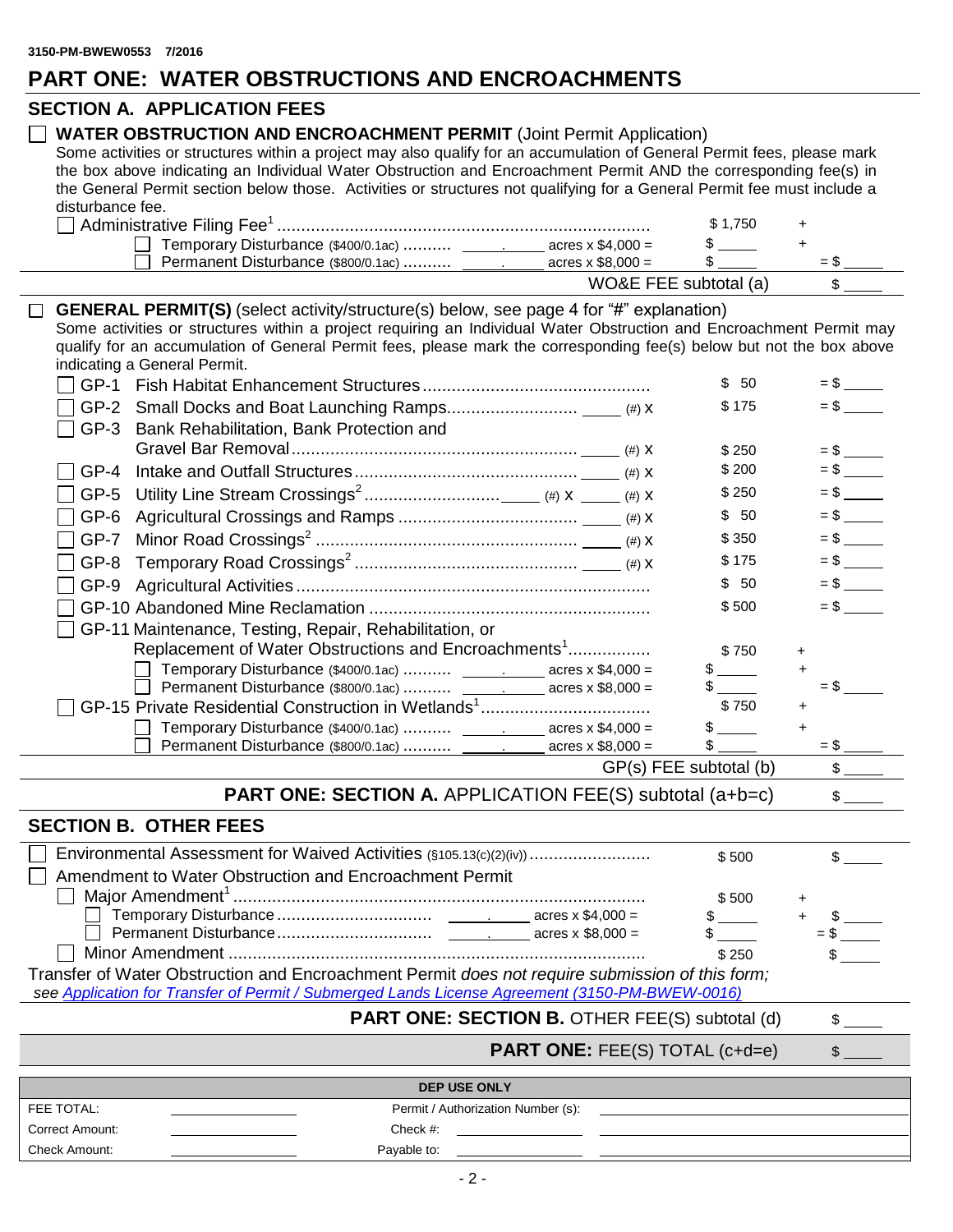# **PART TWO: DAM SAFETY (USE ONE FEE SHEET PER DAM)**

# **SECTION A. APPLICATION FEES**

| <b>DAM PERMIT APPLICATION - NEW DAM</b>                                                                             |                               |
|---------------------------------------------------------------------------------------------------------------------|-------------------------------|
| Size A<br>Hazard 1 \$26,500<br>Hazard 2 \$26,500<br>Hazard 3 \$25,500<br>Hazard 4 \$23,500                          | $\mathbb{S}$                  |
| Size B<br>Hazard 1 \$19,000<br>Hazard 2 \$19,000<br>Hazard 3 \$18,500<br>Hazard 4 \$17,000                          | $\mathbb{S}$ and $\mathbb{S}$ |
| Size C<br>Hazard 1 \$10,500<br>Hazard 2 \$10,500<br>Hazard 3 \$10,000<br>Hazard 4 \$ 8,000                          | \$                            |
| <b>STAGED CONSTRUCTION</b>                                                                                          |                               |
| NO. OF STAGES BEYOND INITIAL STAGE _____ X APPLICATION FEE _____ X 0.90 (90%)                                       | \$                            |
| DAM PERMIT APPLICATION - MODIFICATION OF DAM                                                                        |                               |
| Size A<br>Hazard 1 \$18,500<br>Hazard 2 \$18,500<br>Hazard 3 \$18,500<br>Hazard 4 \$18,000<br>$\mathbf{1}$          | $\frac{1}{2}$                 |
| Size B<br>Hazard 1 \$12,000<br>Hazard 2 \$12,000<br>Hazard 3 \$12,000<br>Hazard 4 \$11,500                          |                               |
| Size C<br>Hazard 1 \$ 7,500<br>Hazard 2 $$7,500$   Hazard 3 $$7,500$<br>$\Box$ Hazard 4 \$7,500                     | $\frac{1}{2}$                 |
| <b>STAGED CONSTRUCTION</b>                                                                                          |                               |
| NO. OF STAGES BEYOND INITIAL STAGE _____ X APPLICATION FEE _____ X 0.85 (85%)                                       | \$                            |
| DAM PERMIT APPLICATION - OPERATION & MAINTANANCE OF EXISTING DAM                                                    |                               |
| Size A<br>Hazard 2 \$12,500<br>$\Box$ Hazard 3 \$12,000<br>Hazard 1 \$12,500<br>$\Box$ Hazard 4 \$10,000            |                               |
| Size B<br>Hazard 1 \$10,000<br>Hazard 2 \$10,000<br>Hazard 3 \$ 9,500<br>Hazard 4 \$ 8,500                          |                               |
| Size C<br>Hazard 1 \$ 7,000<br>Hazard 2 \$ 7,000<br>Hazard 3 \$ 6,500<br>Hazard 4 \$ 6,000                          |                               |
| <b>PART TWO: SECTION A. APPLICATION FEE(S) subtotal (a)</b>                                                         | \$                            |
| <b>SECTION B. OTHER FEES</b>                                                                                        |                               |
| Letter of Amendment or Authorization                                                                                |                               |
| Major (≥\$250,000)                                                                                                  |                               |
| Size C<br>$\Box$ Size A<br>Size B<br>\$8,700<br>\$4,400<br>\$14,700                                                 |                               |
| Minor $(*$250,000)$                                                                                                 |                               |
| Size B<br>\$1,000<br>Size C<br>650<br>_l Size A<br>\$1,300<br>\$                                                    |                               |
| Major Dam Design Revision<br>Size A<br>Size B<br>\$3,200<br>Size C<br>\$1,700<br>\$4,700                            | \$                            |
|                                                                                                                     |                               |
| <b>Environmental Assessment</b>                                                                                     |                               |
| 500<br>Environmental Assessment for Dam Removal (§105.12(a)(16))<br>\$                                              |                               |
| 900<br>Non-Jurisdictional Dams                                                                                      |                               |
| Letter of Amendment or Authorization<br>$\Box$ Size B<br>$\Box$ Size C<br>□ Size A \$ 1,400<br>\$1,000<br>900<br>\$ |                               |
|                                                                                                                     |                               |
| <b>Transfer of Dam Permit</b>                                                                                       |                               |
| No Proof of Financial Responsibility \$550<br>Proof of Financial Responsibility \$300                               | $\mathbb{S}$                  |
|                                                                                                                     |                               |
| <b>Annual Registration</b><br>Hazard 1 \$ 1,500<br>\$1,500<br>Hazard 3<br>Hazard 2<br>\$<br>800                     |                               |
| <b>PART TWO: SECTION B. OTHER FEE(S) subtotal (b)</b>                                                               | \$                            |
| <b>PART TWO: FEE(S) TOTAL (a+b=c)</b>                                                                               | \$                            |
|                                                                                                                     |                               |
| <b>DEP USE ONLY</b>                                                                                                 |                               |
| FEE TOTAL:<br>Permit / Authorization Number (s):                                                                    |                               |
| Correct Amount:<br>Check #:                                                                                         |                               |

Check amount: Payable to: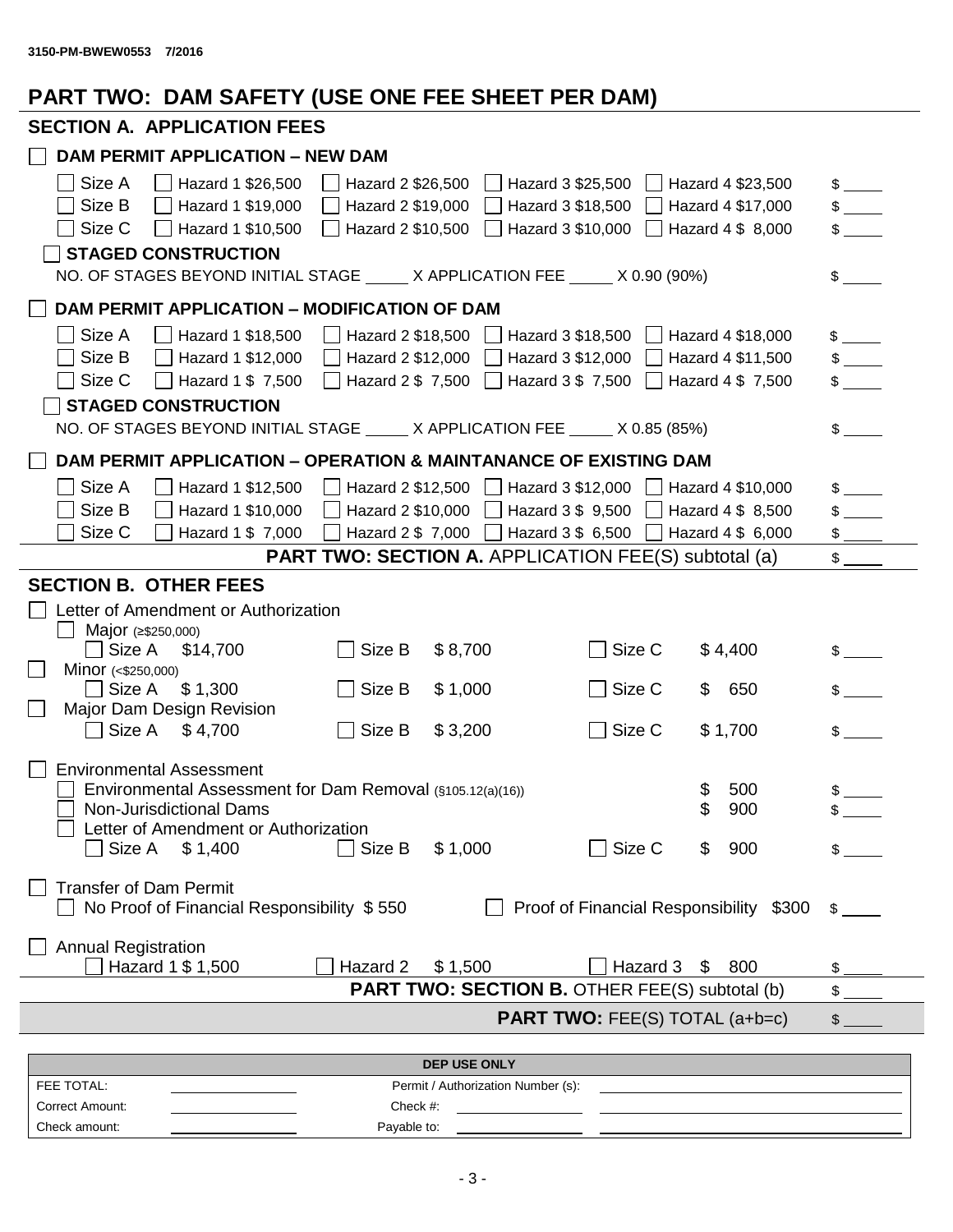## **GP Fee Explanation (#):**

| GP#      | <b>Description</b>                                                                                                      | Fee   | Fee Explanation (#)                                                                                                                                                                                                                                                                                                                       |
|----------|-------------------------------------------------------------------------------------------------------------------------|-------|-------------------------------------------------------------------------------------------------------------------------------------------------------------------------------------------------------------------------------------------------------------------------------------------------------------------------------------------|
| $GP-1$   | <b>Fish Habitat Enhancement Structures</b>                                                                              | \$50  | Fee is assessed per project not per individual structure.                                                                                                                                                                                                                                                                                 |
| $GP-2$   | Small Docks and Boat Launching Ramps                                                                                    | \$175 | Fee is assessed per individual dock or boat ramp. The fee is the number<br>of docks and ramps totaled times the fee.                                                                                                                                                                                                                      |
| $GP-3$   | Bank Rehabilitation, Bank Protection and<br>Gravel Bar Removal                                                          | \$250 | Fee is assessed per project and not individual bank or gravel bar removal<br>locations. Only one single and complete project along a continuous<br>stream reach not exceeding 500 feet measured down centerline of<br>stream. Additional projects or areas must be separately registered and<br>the fee would apply to each registration. |
| GP-4     | Intake and Outfall Structures                                                                                           | \$200 | Fee is assessed per individual intake or outfall structure. The fee is the<br>total number of structures times the fee.                                                                                                                                                                                                                   |
| $GP-5^2$ | Utility Line Stream Crossings <sup>2</sup>                                                                              | \$250 | Fee is assessed per individual utility line or conduit crossing (a wetland<br>and stream crossing may be separate crossings even if adjacent). The<br>fee is the total number of utility lines times the number of resource<br>crossings times the fee.                                                                                   |
| GP-6     | <b>Agricultural Crossings and Ramps</b>                                                                                 | \$50  | Fee is assessed per individual crossing or ramp structure. The fee is the<br>total number of crossings and ramps times the fee.                                                                                                                                                                                                           |
| $GP-7^2$ | Minor Road Crossings <sup>2</sup>                                                                                       | \$350 | Fee is assessed per individual minor road crossing (a wetland and stream<br>crossing may be separate crossings even if adjacent). The fee is the total<br>number of road crossings times the fee.                                                                                                                                         |
| $GP-82$  | Temporary Road Crossings <sup>2</sup>                                                                                   | \$175 | Fee is assessed per individual temporary road crossing (a wetland and<br>stream crossing may be separate crossings even if adjacent). The fee is<br>the total number of temporary road crossings times the fee.                                                                                                                           |
| GP-9     | <b>Agricultural Activities</b>                                                                                          | \$50  | Fee is assessed per project not per individual structure or activity.<br>Multiple projects can be registered under a single registration and as such<br>the fee is applied to each project and then totaled.                                                                                                                              |
| GP-10    | Abandoned Mine Reclamation                                                                                              | \$500 | Fee is assessed per project not per individual activity. Multiple projects<br>can be registered under a single registration and as such the fee is<br>applied to each project and then totaled.                                                                                                                                           |
| $GP-111$ | Maintenance, Testing, Repair,<br>Rehabilitation, or Replacement of Water<br>Obstructions and Encroachments <sup>1</sup> | \$750 | Fee is assessed for each registration package (can include multiple<br>activities or structures) and is added to the permanent and temporary<br>disturbance review fees calculated for each registration package<br>respectively.                                                                                                         |
| $GP-151$ | Private Residential Construction in<br>Wetlands <sup>1</sup>                                                            | \$750 | Fee is assessed for each registration package (can include multiple<br>activities or structures) and is added to the permanent and temporary<br>disturbance review fees calculated for each registration package<br>respectively.                                                                                                         |

## **Water Obstruction and Encroachment Examples:**

**1. GP-7 Minor Road Crossing:** Minor road crossing of a stream that qualifies for BDWM GP-07.

## $\boxtimes$  **GENERAL PERMIT(S)** (select activity/structure(s) below)

Some activities or structures within a project requiring an Individual Water Obstruction and Encroachment Permit may qualify for an accumulation of General Permit fees, please mark the corresponding fee(s) below but not the box above indicating a General Permit.

|  |  | \$350                  | $= $ 350$ |       |
|--|--|------------------------|-----------|-------|
|  |  | GP(s) FEE subtotal (b) |           | \$350 |

**2. Joint Permit Application for Individual Water Obstruction Encroachment Permit:** The project proposes to construct an access road requiring the placement of fill in 0.27 acres of wetlands as part of a residential subdivision.

|                                  | $$1.750 +$        |              |
|----------------------------------|-------------------|--------------|
|                                  | $\frac{1}{2}$ 0 + |              |
|                                  | \$ 2,400          | $=$ \$ 4,150 |
| <b>WO&amp;E FEE subtotal (a)</b> |                   | \$4,150      |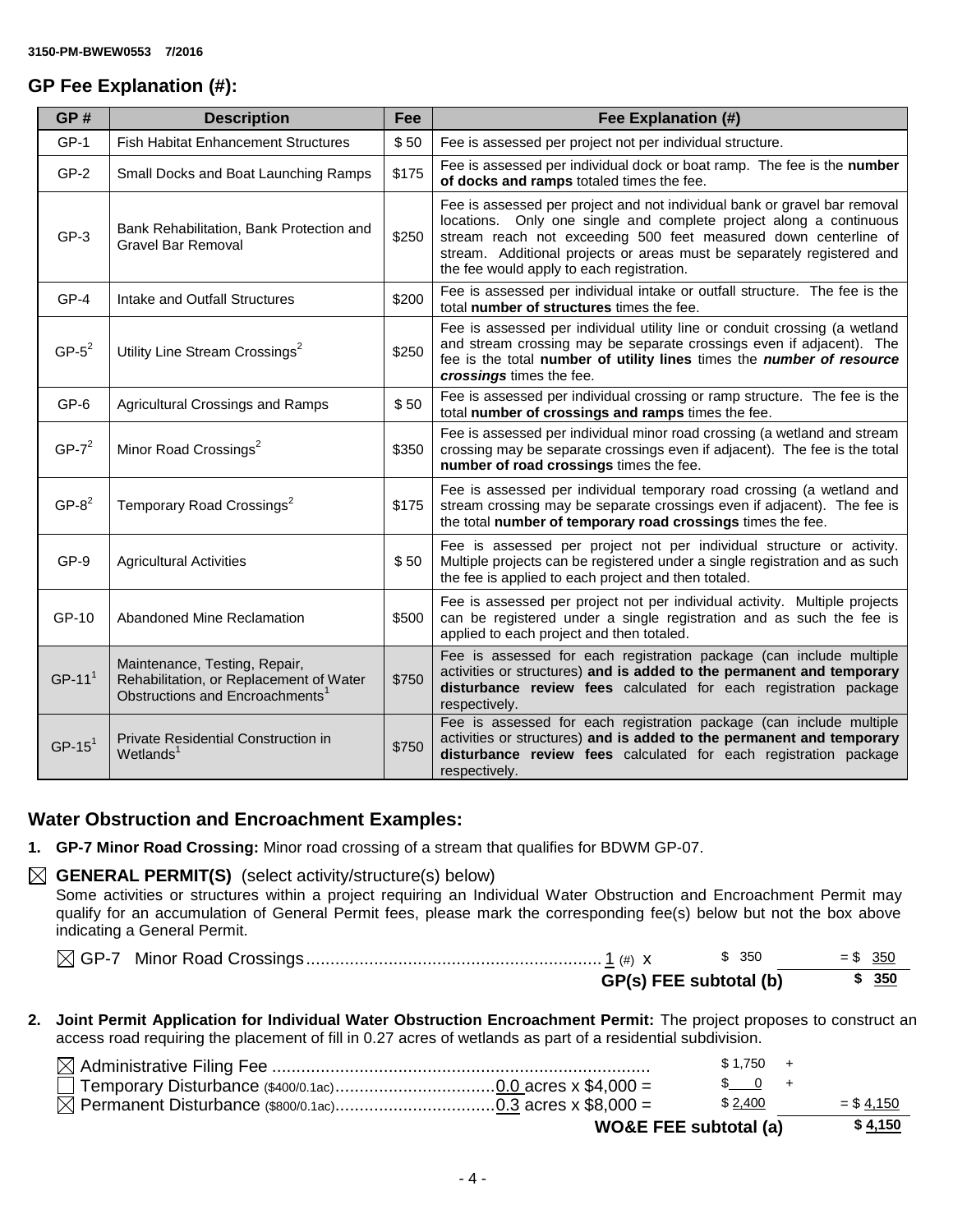#### **3150-PM-BWEW0553 7/2016**

**3. Joint Permit Application for Individual Water Obstruction Encroachment Permit:** The project proposes to construct an access road and utility line through a wetland and stream. The road will require placement of fill in 0.28 acres of wetlands, placement of a 45 foot long x 36 inch CMP in the stream and placement of fill in the floodway for road approaches to the culvert (east approach 35 feet wide x 4 feet deep x 50 feet long and west approach 35 feet wide x 2 feet deep x 15 feet). The utility line is 30 inch diameter steel pipe carrying petroleum products. The utility line will be open trenched through the wetland with a permanent right of way of 50 feet x 350 feet and an additional construction right of way 25 feet x 350 feet. The utility line will be open trenched traversing through the entire floodway and stream with a permanent right of way totaling 50 feet x 68 feet (east floodway 50 feet x 50 feet, stream 50 feet x 3 feet and west floodway 50 feet x 15 feet) and an additional construction right of way 25 feet x 68 feet.

|                              | <b>Impact Calculations and Summary</b>       |                    |                |
|------------------------------|----------------------------------------------|--------------------|----------------|
| 25 foot construction ROW     | Resource/Impact Type   Permanent   Temporary |                    |                |
| 50 foot ROW and utility line | Wetland                                      |                    |                |
|                              | Road                                         | 0.28               | $\overline{0}$ |
|                              | <b>Utility Const. ROW</b>                    |                    | 0.2            |
|                              | Utility Perm. ROW                            | 0.4                | $\Omega$       |
|                              | Floodway/Stream                              |                    |                |
|                              | Road                                         | 0.05               | $\overline{0}$ |
|                              | <b>Utility Const. ROW</b>                    |                    | 0.04           |
|                              | Utility Perm. ROW                            | 0.08               | 0              |
|                              | Totals:                                      | 0.81               | 0.24           |
| 35 foot wide road            | Rounded Totals:                              | 0.9                | 0.3            |
| M                            |                                              | \$1,750<br>\$1,200 |                |
|                              |                                              | \$7,200            | $=$ \$10,150   |
|                              | <b>WO&amp;E FEE subtotal (a)</b>             |                    | \$10,150       |

**4. Joint Permit Application for Individual Water Obstruction Encroachment Permit:** The project proposes to construct a building, two minor road crossings that qualify for BDWM GP-07 and place three separate utility lines through a wetland and a separate stream that qualify for BDWM GP-05. The building will require placement of fill in 0.17 acres of wetlands.

|                                  | \$1.750                                            |              |
|----------------------------------|----------------------------------------------------|--------------|
|                                  | $\begin{array}{cccc} \text{S} & 0 & + \end{array}$ |              |
|                                  | \$1,600                                            | $=$ \$ 3,350 |
| <b>WO&amp;E FEE subtotal (a)</b> |                                                    | \$3,350      |

#### **GENERAL PERMIT(S)** (select activity/structure(s) below)

Some activities or structures within a project requiring an Individual Water Obstruction and Encroachment Permit may qualify for an accumulation of General Permit fees, please mark the corresponding fee(s) below but not the box above indicating a General Permit.

| \$ 250 | $= $1,500$                                                                         |
|--------|------------------------------------------------------------------------------------|
| \$ 350 | $= $ 700$                                                                          |
|        | \$2,200                                                                            |
|        | \$5,550                                                                            |
|        | GP(s) FEE subtotal (b)<br>PART ONE: SECTION A. APPLICATION FEE(S) subtotal (a+b=c) |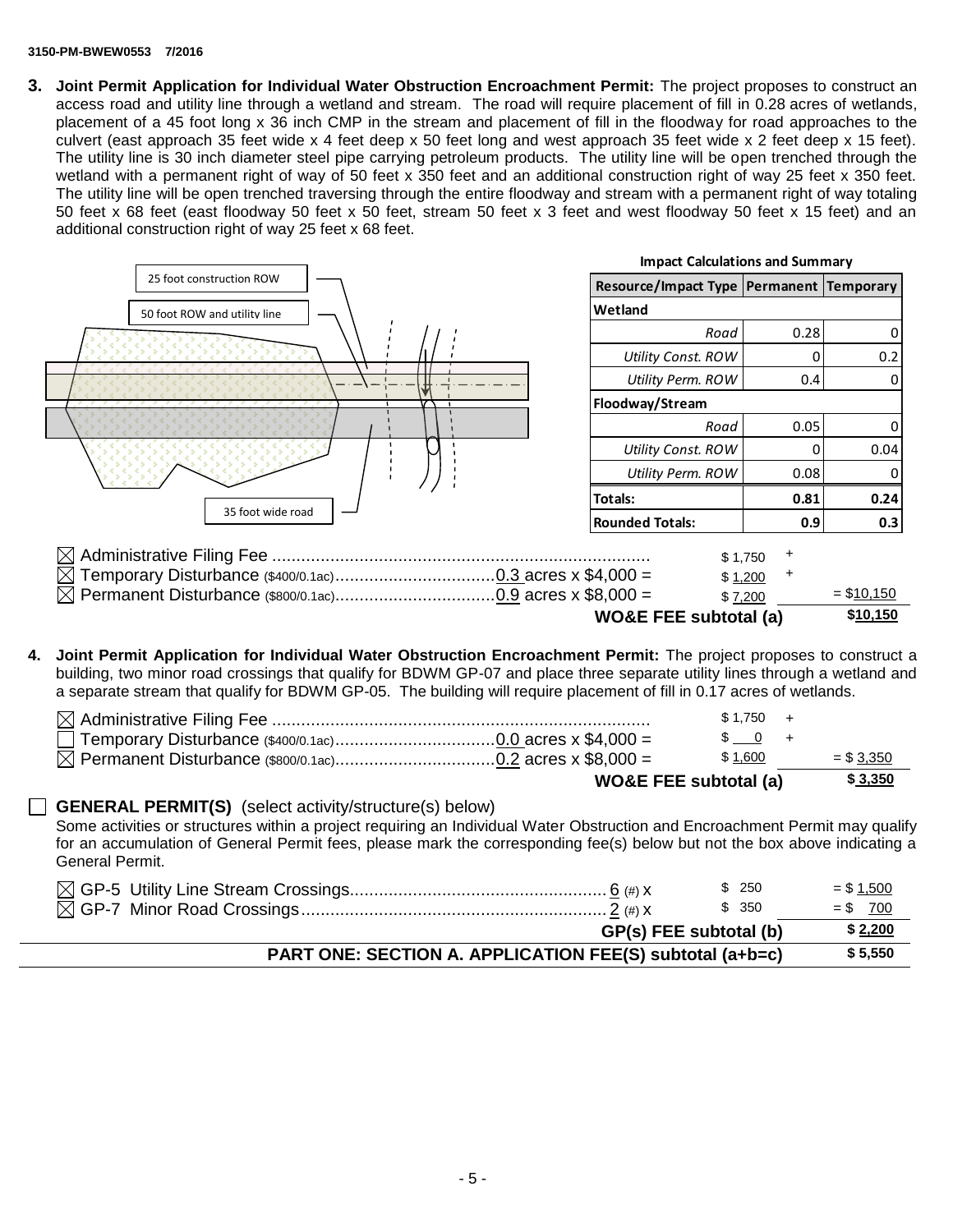## **Dam Safety Examples:**

**5. New Dam Permit Application:** This project proposes to construct a 25-foot high dam that has a maximum storage of 500 acre-feet of water. This dam would be classified as a size category "C" dam per §105.91. There is one home and one roadway within the inundation area downstream of the dam. This dam would have a hazard classification of "2". All stream and wetland impacts are covered under the Dam Permit Application. An Environmental Assessment is required as part of the Dam Permit Application, but a separate fee is not required.



**6. Letter of Authorization with Environmental Assessment:** This project proposes to modify a 25-foot high dam that has a maximum storage of 500 acre-feet of water. This dam would be classified as a size category "C" dam per §105.91. The proposed modification involves buttressing the downstream slope of the dam with soil to improve the stability. The total project cost will be \$100,000. A small wetland area will be impacted near the toe of the buttress. An Environmental Assessment will be required to assess the impacts to the wetland.

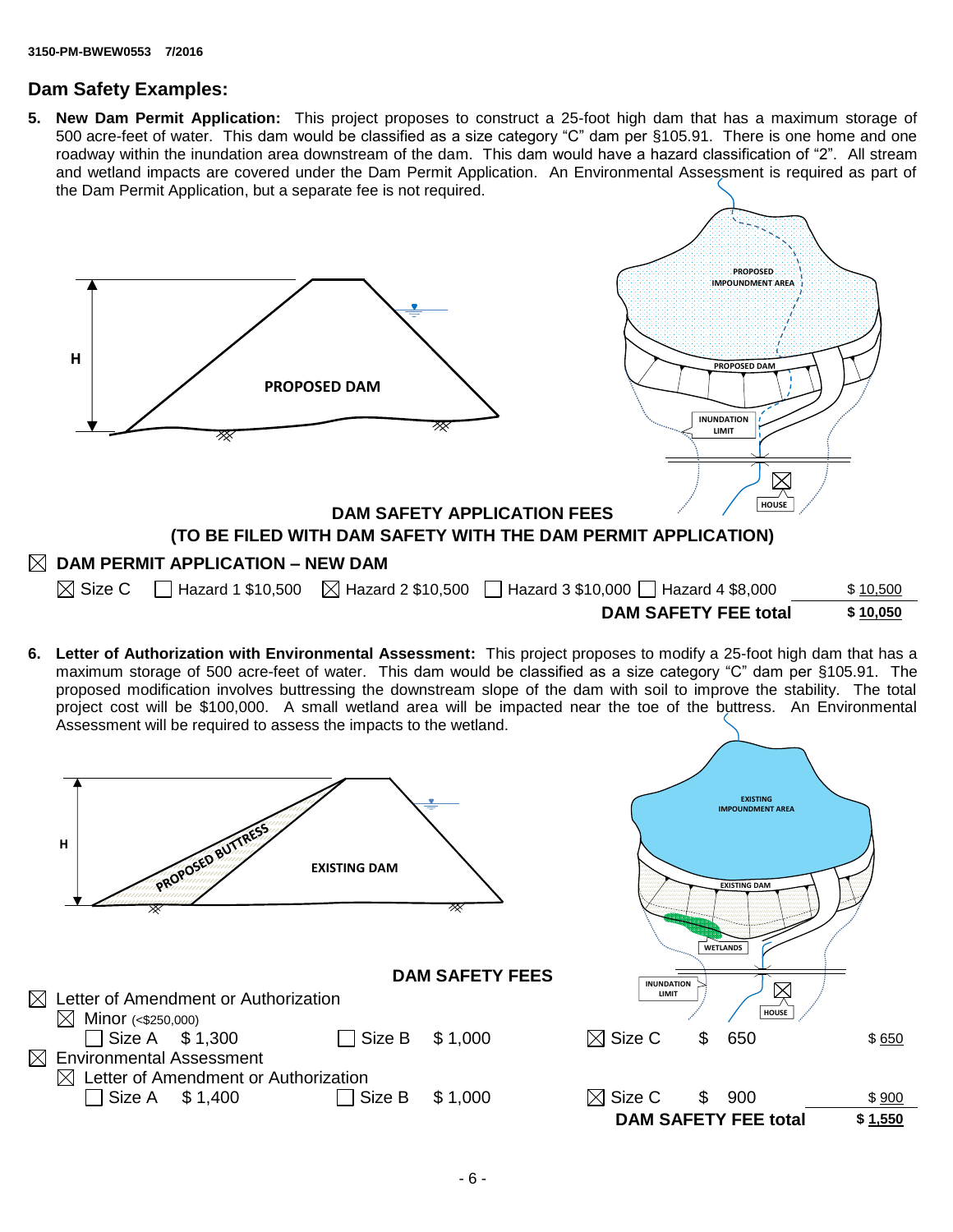#### **3150-PM-BWEW0553 7/2016**

**7. New Dam Permit Application with Staged Construction and Disturbance Review Fees:** The project proposes to construct a staged construction, high hazard dam, to be utilized for containing a slurry impoundment. There will also be a refuse pile constructed adjacent to the slurry impoundment impacting 1000 linear feet of stream, causing a permanent disturbance to the 3-foot wide stream and 50 feet of floodway on either side of the stream [1000 x (50+3+50)]. A refuse stockpile will also impact 200 linear feet of stream, causing a permanent disturbance to the 3-foot wide stream and 50 feet of floodway on either side of the stream [200 x (50+3+50)]. The Dam Safety Application Fee will include the application fee for the applicable size and hazard classification of the dam. The Dam Safety Application Fee will also include a fee equal to 90% of the original application fee for each stage beyond the initial stage, including any closure stages.



## **WATER OBSTRUCTION AND ENCROACHMENT FEES**

### **(TO BE FILED WITH DEP REGIONAL OFFICE, COUNTY CONSERVATION OFFICE, OR DISTRICT MINING)**

| $\boxtimes$ Administrative Filing Fee | \$ <u>1,750</u> |
|---------------------------------------|-----------------|
|---------------------------------------|-----------------|

| Temporary Disturbance (\$400/0.1ac) | 0.0 acres $\times$ \$4,000 = |
|-------------------------------------|------------------------------|
| – ∼                                 | -----                        |

| 0.0 acres $\times$ \$4,000 = |  |
|------------------------------|--|
| 2.9 acres $x $8,000 =$       |  |

| Permanent Disturbance (\$800/0.1ac) | 2.9 acres x $$8,000 =$ |                  | \$23,200 |
|-------------------------------------|------------------------|------------------|----------|
|                                     |                        | $MORE$ EEE total | \$24,950 |

**WO&E FEE total \$24,950**

## **DAM SAFETY APPLICATION FEES**

## **(TO BE FILED WITH DAM SAFETY WITH THE DAM PERMIT APPLICATION)**

## **DAM PERMIT APPLICATION – NEW DAM**

| <b>DAM SAFETY FEE total</b>                                                                                             | \$98,050 |
|-------------------------------------------------------------------------------------------------------------------------|----------|
| No. OF STAGES BEYOND INITIAL STAGE 3 X APPLICATION FEE \$26,500 X 0.90 (90%)                                            | \$71,550 |
| $\boxtimes$ STAGED CONSTRUCTION                                                                                         |          |
| Hazard 2 \$26,500 $\Box$ Hazard 3 \$25,500 $\Box$ Hazard 4 \$23,500<br>$\boxtimes$ Size A $\boxtimes$ Hazard 1 \$26,500 | \$26,500 |